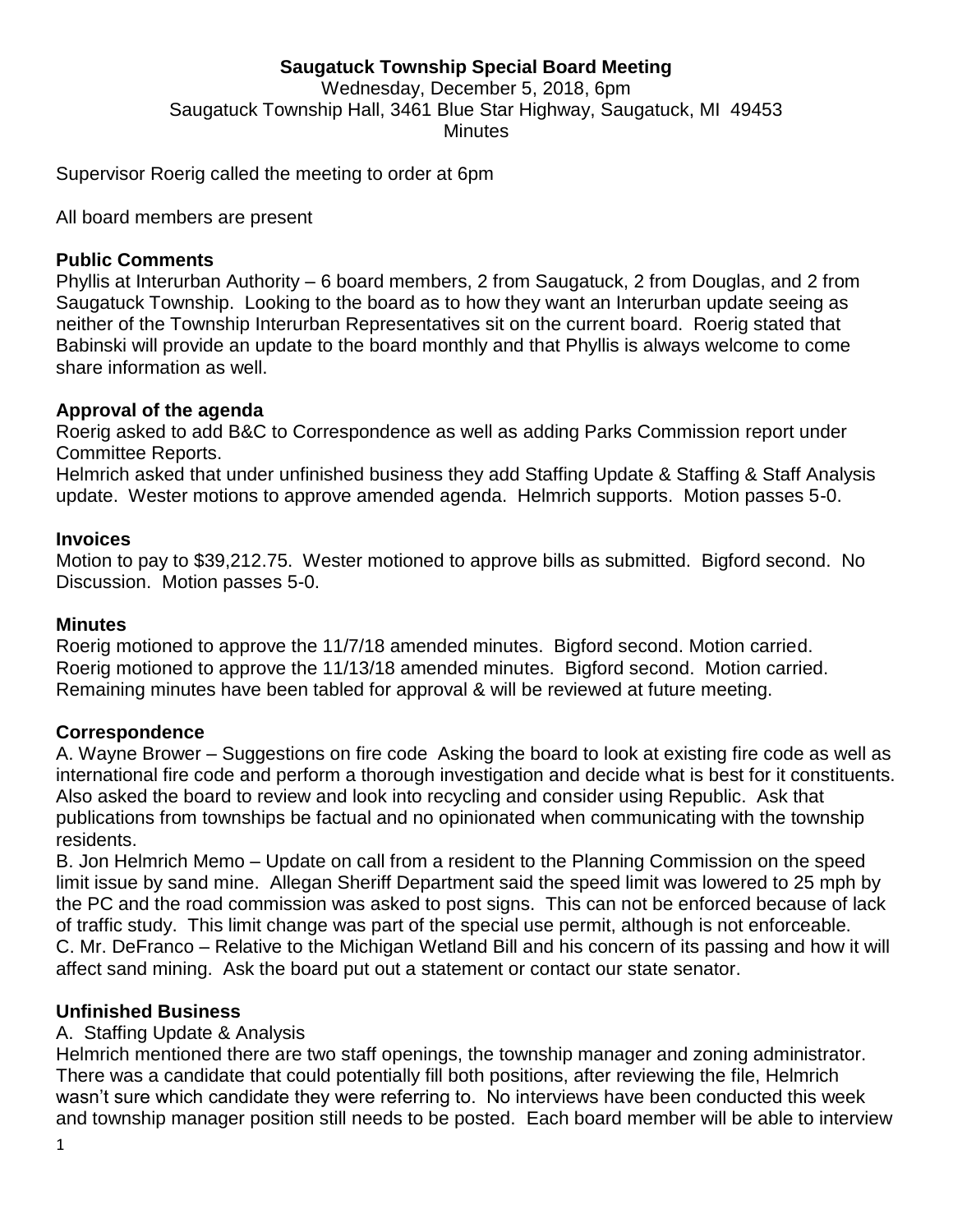# **Unfinished Business (continued)**

candidates as they are selected. Helmrich has 3 proposals in hand to do that staff analysis. Helmrich would like to know what the next step is. Roerig would like to review and then evaluate price. As a board they can decide how to move forward. This would be done during a special meeting.

# **New Business**

A. Necessary upgrades and replacement purchases to support office operations Helmrich has only purchased standard supplies. He is researching new desk chairs and wants to thank Brenda Marcy for the holiday decorations in the office. Abby Bigford recommended buying some for the township after the holidays for future years. Helmrich also wants to propose some minor paint work to be done in January. Bigford asked about the phones and the issues. Helmrich looking into although they are very pricey. When bought 7 years ago, they were \$7,000. This is a priority. Helmrich is also looking into the video equipment as well as the addition of some security cameras. Its been recommended that a policy be adopted by the board prior to moving forward with this. B. Former employee's severance compensation

Sheridan was paid out on vacation and other comp/sick time. He is the only former employee who received this due to current policies.

C. Creation of Clerk & Treasurer reports

Helmrich asked there be a more formal clerk and treasurer report on agenda, versus discussing over the open board report. Wester is happy to change the agenda template to accommodate.

D. Cemetery Sexton Appointment

Wester asks to appoint Lori Babinski to Cemetery Sexton, since Sheridan still reports to the township through the end of the month. Wester asked that Sheridan train both Babinski and a PT employee so that there are two people who understand how to do this. Roerig and Wester both stated this is something that needs to be addressed immediately. Aldrich asked if Babinski will be paid additional for this. Wester said she would be paid additional, but that will be decided in a future meeting. Helmrich and Aldrich would rather not pay her additional, but have her pick up the additional duties without getting paid temporarily. Roerig think its fair that Babinski should be paid for the additional work, she is already doing so much for the township, its not fair to continue to ask her to pick up more and not be compensated. Wester also suggested perhaps asking the other two cities to have someone train on this position. Roerig moved to put together an hourly rate in a proposal to pay Lori. Wester supports. Bigford suggested a temporary salary increase pending the staffing analysis, versus asking her to track hours. Roerig amended his motion to authorize the supervisor to come up with a temporary salary increase for cemetery sexton duties for Lori Babinski. Wester reminded the board they are lucky to have Lori here to help. Wester seconds the motion. Motion passes 3-2. Aldrich and Helmrich voted no. Roerig stated he will bring back to the board an applicable and reasonable rate for Lori.

# **Committee Reports**

A. Planning Commission

Only one agenda item which was to re-visit the medical marijuana ordinance aspects. This is purely for medical production and not retail. Next meeting is 12/17/18 and the township lawyer will also be present.

B. Road Commission

No report, meeting coming up in January

C. Interurban

Babinski left information with Roerig. He informed the board that the Interurban had 1,111 riders for the free ride Halloween service. There were 6 buses and 2 dispatchers. There will also be free